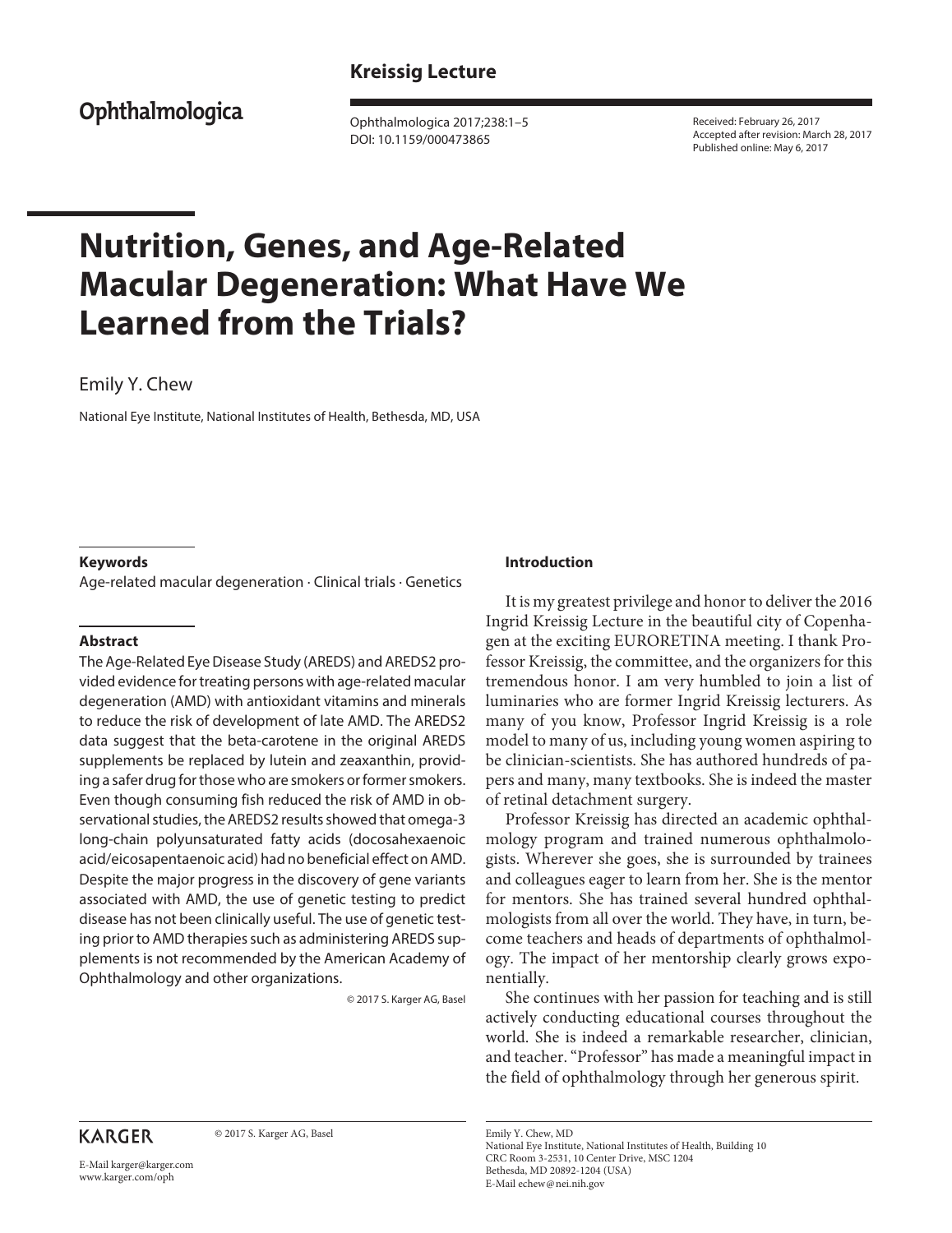## **Nutrition, Genes, and Age-Related Macular Degeneration**

 I will now address the topic of my lecture: nutrition, genes and age-related macular degeneration (AMD). What have we learned from the recent trials? These study results are the culmination of the work conducted by many collaborators in the Age-Related Eye Disease Study (AREDS) and the AREDS2. I am grateful for their collaboration.

 It is no doubt that we are indeed what we eat. The first clue that AMD may have association with dietary risk factors comes from the first National Health and Nutrition Examination Survey (NHANES) survey, which was published in 1988 [1]. Diets rich in fruits and vegetables with vitamins, especially vitamin A, were inversely associated with AMD. Since then, numerous studies have suggested the importance of dietary risk factors, and clinical trials were conducted to evaluate specific antioxidant vitamins and zinc.

## **The AREDS and AREDS2**

 The AREDS, a study supported by the National Institutes of Health, was designed to study the natural course of the age-related cataract and AMD. It also evaluated the nutritional risk factors, which began in 1992 as randomized controlled clinical trial assessing antioxidant vitamins C (500 mg), E (400 international units), and betacarotene (15 mg), and zinc (80 mg of zinc oxide) with copper (2 mg of cupric oxide). This was a factorial design with 3,640 participants randomized to placebo ( $n = 903$ ), antioxidants ( $n = 945$ ), zinc ( $n = 904$ ), and to the combination of antioxidants and zinc ( $n = 888$ ). In 2001, after a median follow-up of 6.5 years, the results of the study showed that the AREDS supplements were beneficial in reducing the risk of progression to late AMD by 25% [2] . This AREDS formulation was found to have persistent beneficial effects with 10 years of follow-up [3] .

 Observational data from AREDS suggested that the increased dietary intake of lutein and zeaxanthin in green leafy vegetable such as kale, collard greens, and spinach, and omega-3 long-chain polyunsaturated fatty acids (LCPUFAs) found in fish were inversely associated with the risk of late AMD [4, 5]. This was supported by other observational studies, such as population-based studies or other case-control studies [6–11].

 Observational data cannot provide causal effects and can only determine associations. These associations may be due to other confounding factors. These suggested nutrients must be studied in a randomized controlled clinical trial to evaluate their potential therapeutic effects on AMD.

 AREDS2 was designed to evaluate the effects of lutein/ zeaxanthin and omega-3 LCPUFAs on AMD [12]. Because the AREDS2 participants were at high risk of developing late AMD, the AREDS formulation would be recommended to them. The treatment effect of the additional nutrients, lutein/zeaxanthin and omega-3 LCPUFAs was evaluated as the effect beyond that of AREDS supplement, which is known to reduce the risk of progression to late AMD. The primary goal of AREDS2 was to determine whether adding lutein/zeaxanthin and/or docosahexaenoic acid/eicosapentaenoic acid (DHA/EPA) to the AREDS formulation decreases the risk of late AMD, defined as neovascular AMD or central geographic atrophy. A secondary objective is to evaluate the effect of eliminating beta-carotene and/or lowering zinc levels in the AREDS formulation.

 The AREDS2 was a multicenter phase 3 randomized, double-masked, placebo-controlled trial conducted between 2006 and 2012, which enrolled participants, aged 50–85 years, at risk for progression to AAMD. The primary randomization included the daily AREDS supplement plus one of the following: lutein/zeaxanthin (10/2 mg), DHA/EPA (350/650 mg), a combination of these 2, or placebo. The secondary randomization consisted of the elimination of beta-carotene and/or lowering of zinc to 25 mg instead of the original 80 mg found in the AREDS formulation. Both were factorial designs. The major outcome measurement was the development of late AMD, either neovascular AMD or central geographic atrophy, as documented by centralized grading of annual retinal photographs and by treatment history.

# **Results of the AREDS2**

 In 82 academic and community centers across the United States, 4,203 participants with either bilateral large drusen or large drusen in 1 eye with late AMD in the fellow eye were enrolled. Population characteristics at baseline were as follows: mean (standard deviation) age 73.1 (7.7) years, 57% female, 97% white, 7% current smokers, 19% with prior cardiovascular disease, and 44 and 50% taking statin-class cholesterol-lowering drugs and aspirin, respectively. About two-thirds of the participants had bilateral large drusen or less severe, and one-third had advanced AMD in 1 eye and a mean visual acuity of 20/32 in eyes without advanced AMD. They were followed for a median of 4.9 years (interquartile range: 4.3,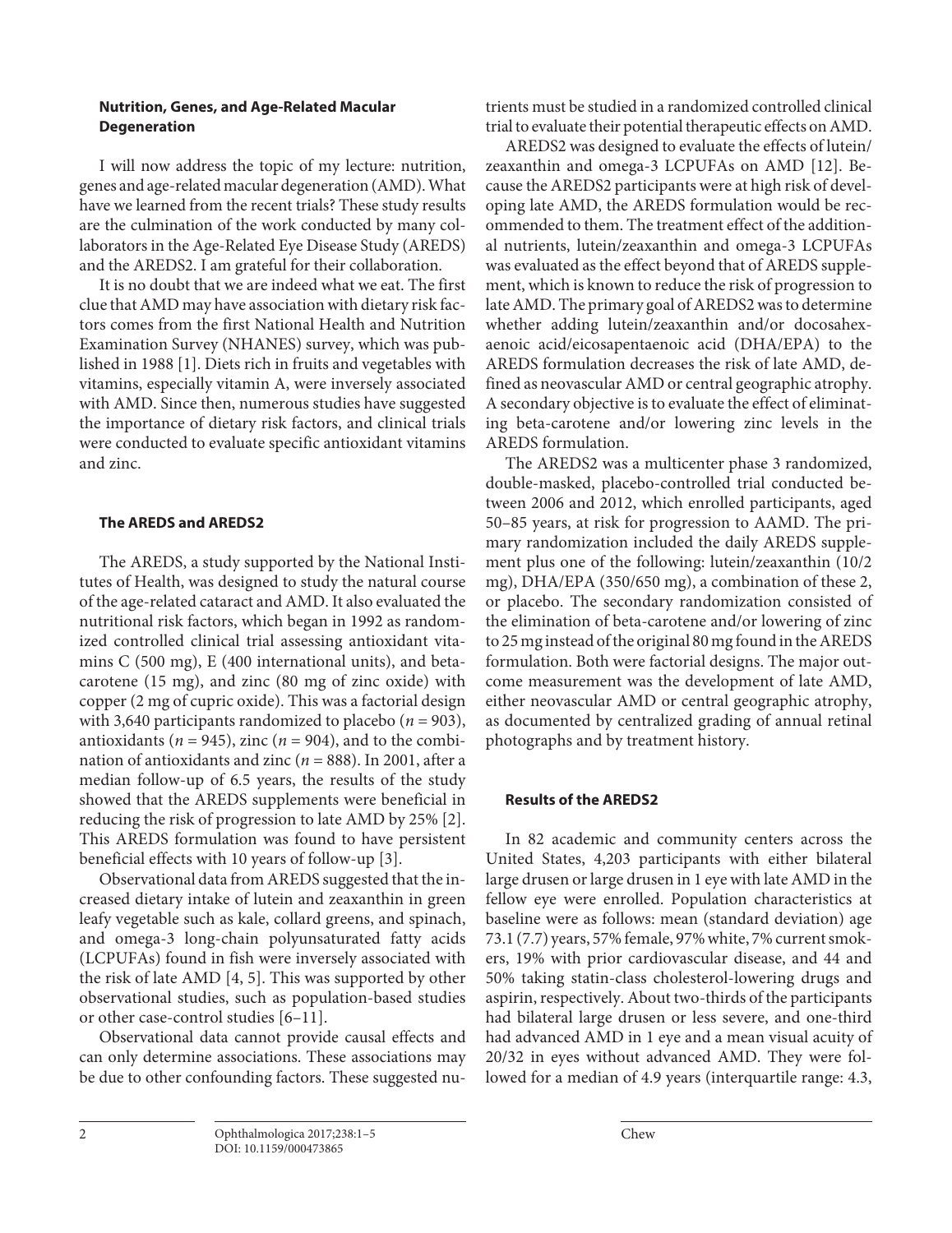5.1). Three percent were lost to follow-up, and 9% died. Compliance was good with 85% of the participants taking 75% of their study supplements.

 The primary analyses compared each of the treatment groups with placebo, and there were no statistically significant differences [13] . However, when using the entire population in the evaluation comparing lutein/zeaxanthin versus no lutein/zeaxanthin in the so-called main effects analyses that doubled the sample size, there was a 10% reduction in the risk developing advanced AMD (hazard ratio [HR]: 0.90, 95% confidence interval [CI]: 0.82–0.99,  $p = 0.04$ ). When the effect was evaluated, stratified by the different levels of dietary intake of lutein/zeaxanthin, the HR was 0.74 with a 95% CI of 0.59–0.94, *p* = 0.01, for those in the lowest level of dietary intake, in favor of supplementation with lutein/zeaxanthin. When tested for the 2 separate outcomes of late AMD, the HRs were 0.89 (CI:  $0.79-1.00$ ,  $p = 0.05$ ) for the development of neovascular AMD and 0.92 (CI: 0.78–1.07, *p* = 0.27) for development of central geographic atrophy. Further secondary analyses were conducted on lutein/zeaxanthin [14]. We conducted a head-to-head comparison of lutein/ zeaxanthin versus beta-carotene by comparing those randomized to lutein/zeaxanthin and the AREDS formulation minus the beta-carotene with those randomized to the AREDS formulation with beta-carotene (and NO lutein/zeaxanthin). The HRs for lutein/zeaxanthin versus beta-carotene comparisons were 0.82 (95% CI: 0.69– 0.96), *p* = 0.02 for progression to late AMD; 0.78 (95% CI: 0.64–0.94, *p* = 0.01) for neovascular AMD, and 0.94 (95% CI: 0.70–1.26),  $p = 0.67$  for central geographic atrophy.

 In analyses restricted to those with bilateral large drusen at baseline, the HRs for lutein/zeaxanthin versus no lutein/zeaxanthin were 0.87 (95% CI: 0.77–0.95, *p* = 0.04) for developing late AMD; 0.80 (95% CI: 0.68–0.95, *p* = 0.01) for progression to neovascular AMD, and 0.94 (95% CI: 0.78–1.13,  $p = 0.51$ ) for progression to central geographic atrophy.

 Another interesting analysis was the comparison of lutein/zeaxanthin plus beta-carotene versus beta-carotene alone, showing a HR of 0.82 (95% CI: 0.69–0.97, *p* = 0.02) for the development of late AMD. This same analysis for the development of neovascular AMD showed a HR of 0.72 (95% CI: 0.59–0.89,  $p = 0.002$ ). This suggests that the effects are driven by lutein/zeaxanthin and that beta-carotene has a minimal role.

 Individuals randomized to beta-carotene had double the risk of lung cancer (2 vs. 0.9%),  $p = 0.04$ ; 91% of the incident lung cancers were in former smokers. This suggests that beta-carotene has evidence of harmful effects in past smokers. For these reasons, the AREDS2 supplements, which replaced the beta-carotene with lutein and zeaxanthin, is preferred.

 The main effects analyses of low zinc (25 mg as zinc oxide) versus high zinc (80 mg as zinc oxide) showed no difference in the primary outcome of progression to late AMD or adverse effects. These were not considered noninferiority analyses as we were not sufficiently powered or designed for such analyses. Therefore, we were not able to conclude that the 2 doses be similar in effect. Because of data from the original AREDS, which was a placebocontrolled trial demonstrating the beneficial effects of 80 mg of zinc, it was decided that AREDS2 supplement would continue to maintain 80 mg of zinc.

### **AREDS2 Cardiovascular Outcome Study**

 The AREDS Cardiovascular Outcome Study (COS) [15] was an ancillary study designed to evaluate the role of supplementation with DHA/EPA (350/650 mg) or lutein/zeaxanthin (10/2 mg) in reducing the risk of cardiovascular disease. The primary outcome was a composite outcome of myocardial infarction, stroke, and cardiovascular death. We also had prespecified secondary combinations of the primary outcome with hospitalized heart failure, revascularization, or unstable angina.

 The results showed that a total of 602 cardiovascular events were adjudicated by an expert panel, and 459 were found to meet the criteria that were defined as an outcome. Using an intention-to-treat analysis, there was no reduction in the risk of cardiovascular disease or secondary cardiovascular outcomes for DHA plus EPA with HR: 0.95, 95% CI: 0.78–1.17 or for lutein/zeaxanthin with HR 0.94, 95% CI: 0.77–1.15. There were no differences in the adverse effects by treatment group. We had 80% power to detect a 25% reduction in the cardiovascular events.

 We concluded that despite numerous epidemiologic evidence of the beneficial effect of consuming fish, oral supplementation of DHA and EPA or lutein/zeaxanthin did not reduce the risk of cardiovascular disease in these participants with evidence of AMD.

### **AREDS2 Cognitive Function Study**

 We also evaluated the role of oral supplements with DHA plus EPA and lutein/zeaxanthin for cognitive function in the AREDS2 population [16] as epidemiologic data suggested that high dietary intake of saturated fat and low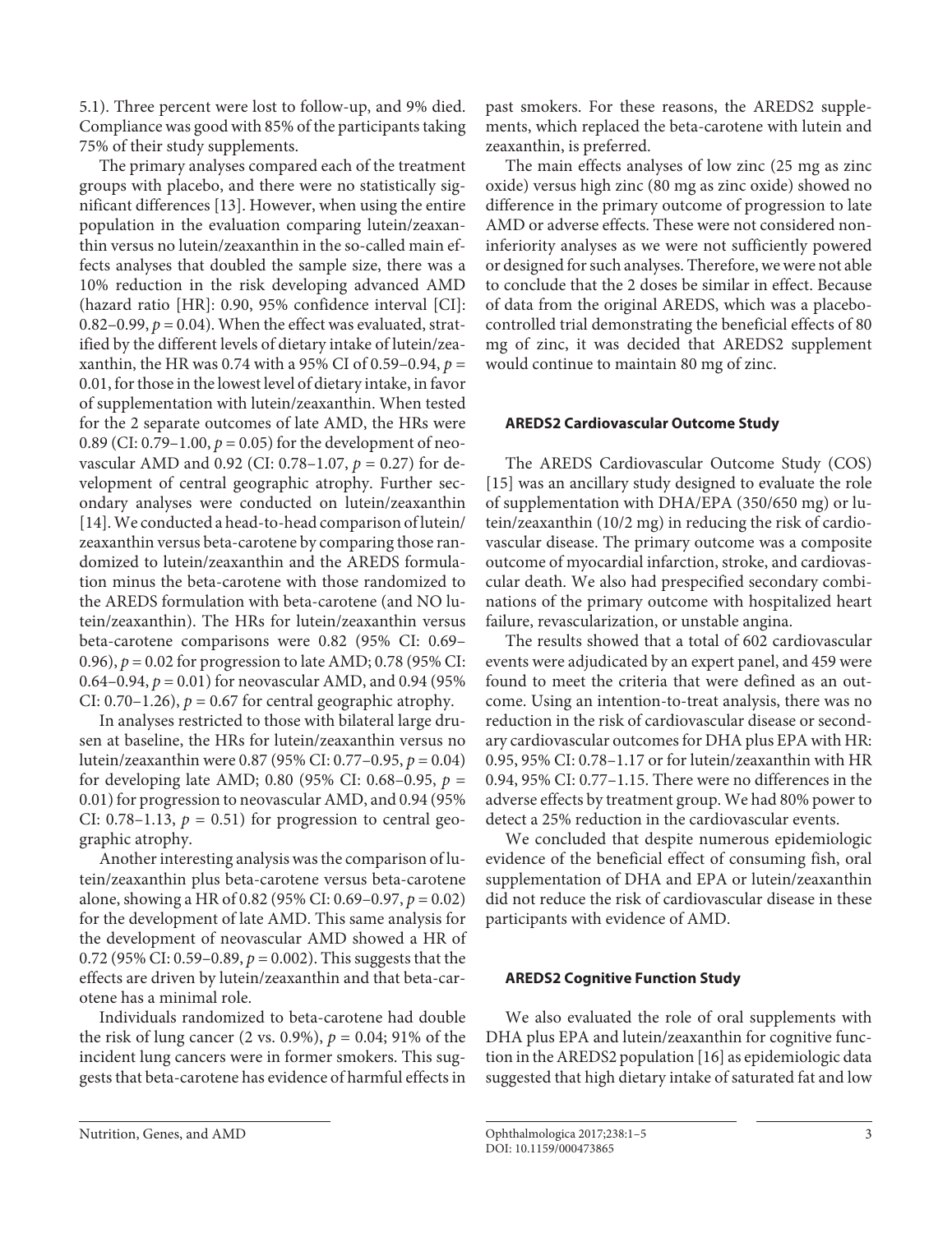intake of fruits and vegetables may be associated with an increased risk of impaired cognitive function. Several validated cognitive function tests were administered to the AREDS2 participants by telephone by certified examiners at baseline and every 2 years during the 5-year study. The primary outcome of this AREDS2 ancillary study was the yearly change in the composite score determined from the battery of cognitive function test from baseline. While adjusted for baseline age, race, sex, hypertension, education, cognitive score, and depression score, we analyzed the differences in the composite scores between the treated versus the untreated groups in AREDS2.

 The results of the 3,741/2,403 (89%) of the AREDS2 participants who enrolled in this ancillary study showed no statistically significant differences in the change of scores for the participants assigned to receive the supplements versus those who were assigned to not receive the supplements. The changes in composite cognitive function score ranged from –22 to 17, with the better cognitive function represented by the high numeric score. The yearly change in the composite cognitive function score was –0.19 (99% CI: –0.25 to –0.13) for the AREDS2 participants assigned to receive DHA+EPA versus –0.18 (99% CI: –0.24 to –0.12) for those assigned to no DHA+EPA. The yearly change between the 2 treatment groups were not statistically significantly different (difference in yearly change, –0.03 [99% CI: –0.20 to 0.13], *p* = 0.63). The same was true for the lutein/zeaxanthin treatment arm as well. For those randomized to receive lutein/zeaxanthin, the yearly change in the composite cognitive function score was –0.18 (99% CI: –0.24 to –0.11) versus –0.19 (99% CI: –0.25 to –0.13) for those randomized to no lutein/zeaxanthin (difference in yearly change, 0.03 [99% CI: –0.14 to 0.19], *p* = 0.66). We concluded that despite the epidemiologic data support, the beneficial role of consuming omega-3 fatty acids in fish, oral supplementation with DHA+EPA, and lutein/zeaxanthin in persons with at least intermediate AMD did not have a beneficial or harmful effect.

# **Genetic Testing prior to Supplementing with AREDS2 Supplements**

 Previous reports suggested that genetic testing for AMD may have a role because of potential harmful genetic interaction with specifically the zinc component in the AREDS supplements [17, 18]. Following the publication of differing opinions [19], other genetic, statistical, and epidemiologic experts [20, 21] and a panel of experts from the American Society of Retinal Surgeons (ASRS)

weighed in [22]. They all supported the recommendations of the American Academy of Ophthalmology that genetic testing for AMD should not be conducted prior to considering treatments for AMD such as the AREDS supplements [23].

## **Summary**

 The results of the epidemiologic and clinical trials have pointed to the importance of nutritional factors in AMD, cardiovascular disease, and cognitive function. Although the clinical trials did not show a beneficial effect of supplementation with omega-3 fatty acids in these 3 diseases, eating fish seemed to be important in many epidemiologic studies. In addition to maintaining a healthy lifestyle of weight control and eliminating tobacco use, persons at risk for AMD or who have intermediate AMD or worse should consider a diet replete with fish and green leafy vegetables. For potential beneficial effects, fish may be important for cardiovascular disease as well as cognitive function. The AREDS and AREDS2 supplements are also recommended for persons with at least intermediate AMD or late AMD in 1 eye. AREDS2 is safe, especially for smokers and former smokers who are at risk for developing lung cancer. Removing beta-carotene has reduced that risk. Genetic testing prior to AMD treatments, especially with AREDS/AREDS2 supplements, is not recommended by the American Academy of Ophthalmology and other organizations.

## **Acknowledgements**

 The AREDS2 clinical trial was supported by the intramural program funds and contracts from the National Eye Institute/National Institutes of Health, Department of Health and Human Services, Bethesda, MD, USA (contract HHS-N-260-2005-00007-C; ADB contract NO1-EY-5-0007). Funds were generously contributed to these contracts by the following NIH institutes: Office of Dietary Supplements, National Center for Complementary and Alternative Medicine; National Institute on Aging; National Heart, Lung, and Blood Institute, and National Institute of Neurological Disorders and Stroke.

## **Disclosure Statement**

 Emily Chew is an employee of the National Eye Institute/National Institutes of Health and is supported by the intramural program. While Emily Chew has no personal financial disclosures, the National Institutes of Health holds a royal bearing license issued to Bausch and Lomb for the Age-Related Eye Disease Study (AREDS) Supplement.